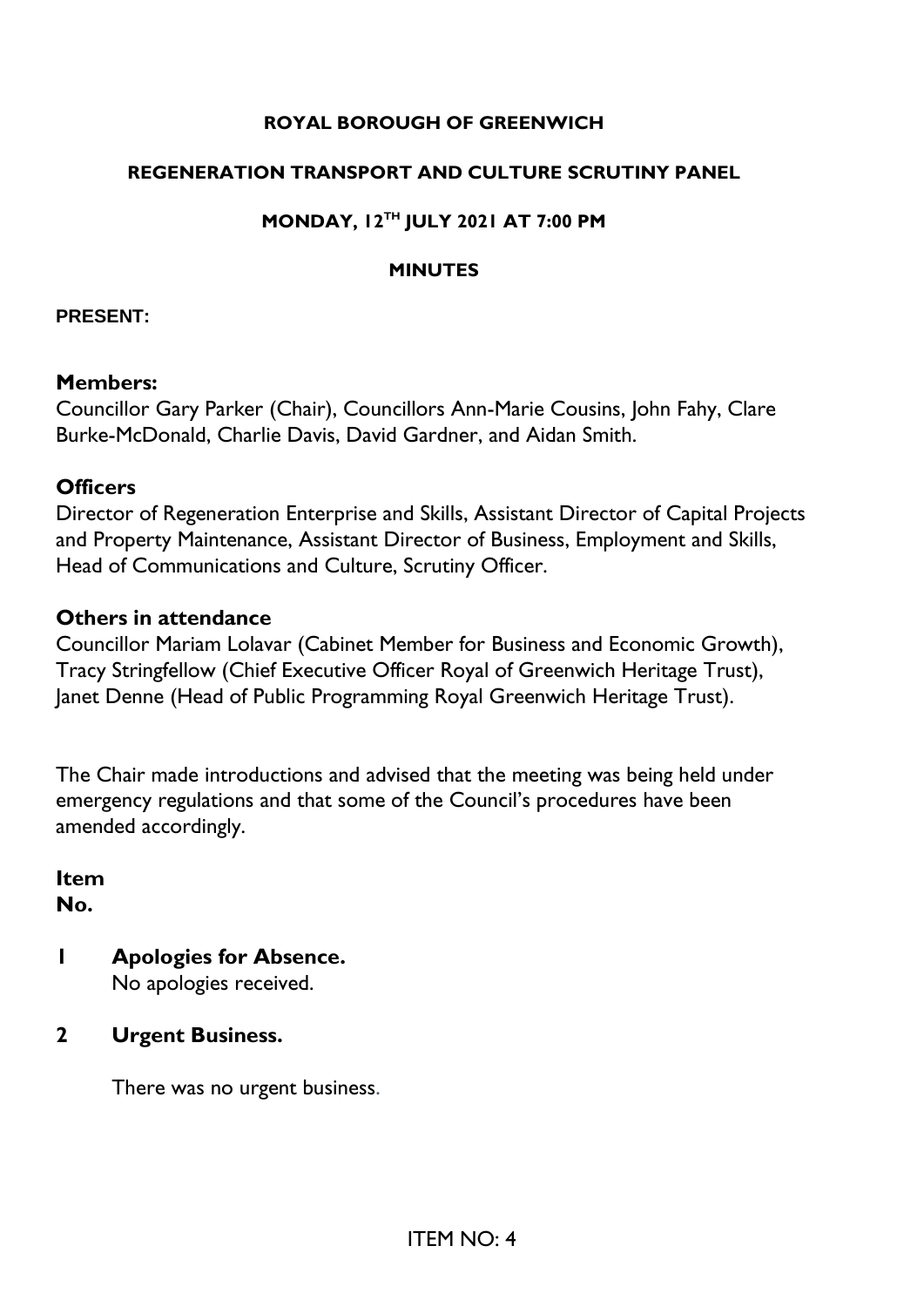## **3 Declaration of Interest.**

## **Resolved –**

That the list of Councillors' memberships as Council appointed representatives on outside bodies, joint committees and school governing bodies be noted.

### **4 Minutes**

### **Resolved –**

That the Minutes of the meeting of the Panel held on  $24<sup>th</sup>$  June 2021 be agreed and signed as a true and accurate record.

# **5 Woolwich Works Follow Up Update.**

The Assist Director of Capital Projects and Property Maintenance introduced the report and highlighted some areas of interest. He stated that over the past three years the council has acquired five heritage buildings on the Royal Arsenal and has undertaken extensive works to the buildings to create a set of modern, refurbished, extended and re-purposed buildings to form a cultural destination.

The Assist Director of Capital Projects and Property Maintenance stated that in March 2020 work came to a halt due to the covid-19 pandemic. He added that as a result of social distancing regulations they weren't as productive because they couldn't have many workers on site at once. He concluded by saying that the technical challenges coupled with the effect of the covid-19 pandemic delayed the completion of works on the site which ultimately meant that the tenants also had to delay the opening of their shows.

In response to questions from the Panel, the Assist Director of Capital Projects and Property Maintenance stated that it was too early to provide financial information relating to Woolwich Working since cost analysis was still ongoing. He advised the Panel that reliable figures relating to the financial information will be made available by the end of September 2021. He suggested that it would be useful for the members of the Panel to visit the site to show them what has been done to date.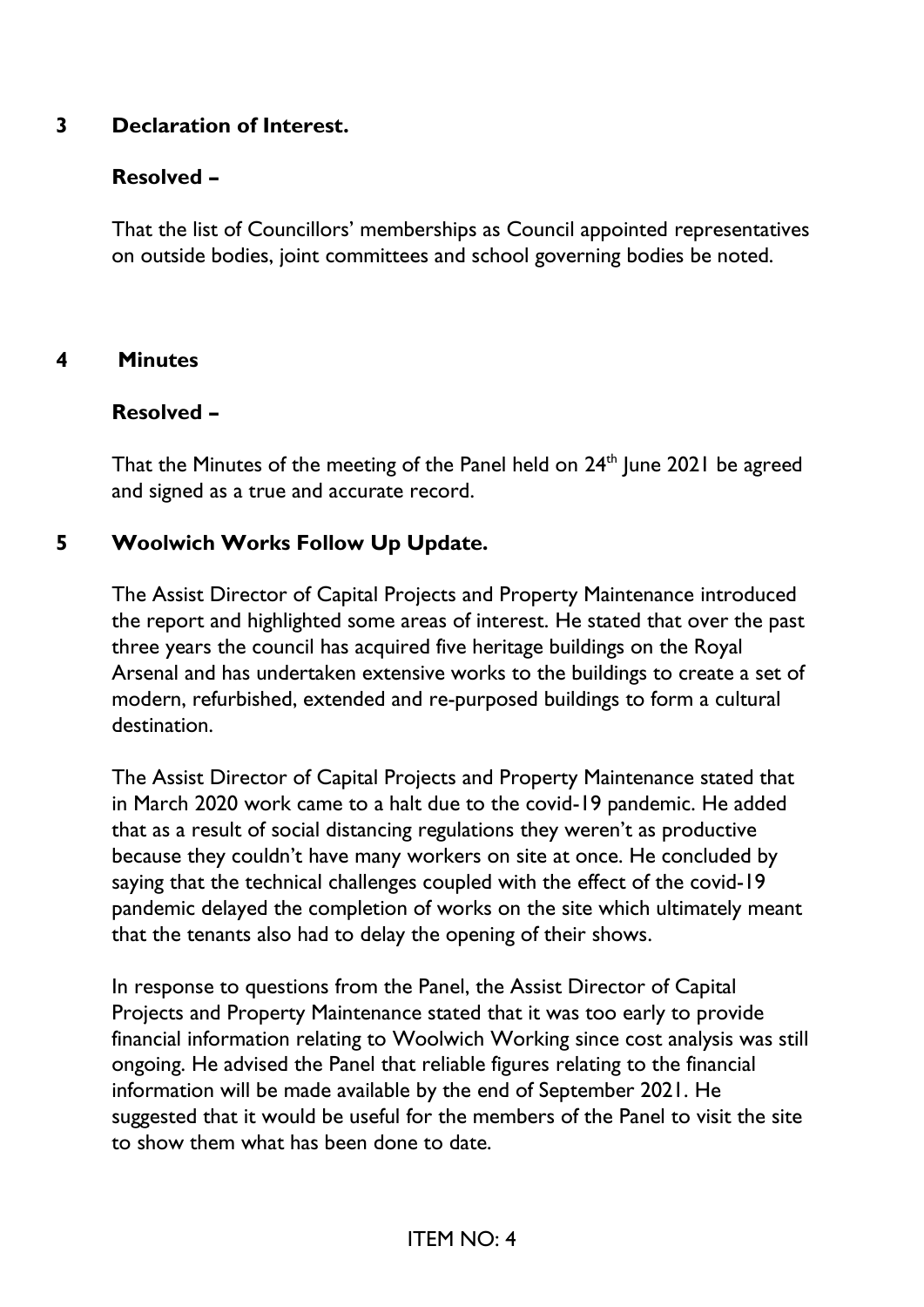Responding to questions from the Panel, the Assist Director of Capital Projects and Property Maintenance announced that the Woolwich Works site will be taken off the heritage at risk register. He added that discussions were being had around the future of Greenwich Heritage Trust and that an agreed strategy was not yet in place.

The Panel requested that a follow up report covering financial information relating to Woolwich Works, figures relating to jobs being created (including apprenticeships and an update on Greenwich Heritage Trust in Woolwich Works be presented at the 30<sup>th</sup> September 2021 meeting of the Panel.

# **Action: DRES**

The Panel

## **Resolved –**

That the Woolwich Works Follow Up update be noted.

# **6 Royal Greenwich Heritage Trust and Museum & Archive Collections Verbal Update.**

The Head of Public Programming took the Panel through a presentation centred on community engagement during the covid-19 pandemic. She revealed that Greenwich Heritage Trust received two emergency funding grants. A sum of £35,000 from the Arts Council England of which £29,000 went into staffing and £49,791 from Historic England of which £28,500 also went towards staffing.

In terms of outreach and engagement, the Head of Public Programming stated that the aims included strengthening and widening relationships with individual households, organisations, schools and community groups within walking distance of Charlton House, developing an affinity with collections amongst residents (especially the BAME groups which make up 40.7%), encouraging people to engage in the future and visit and lastly to create a digital archive from the project.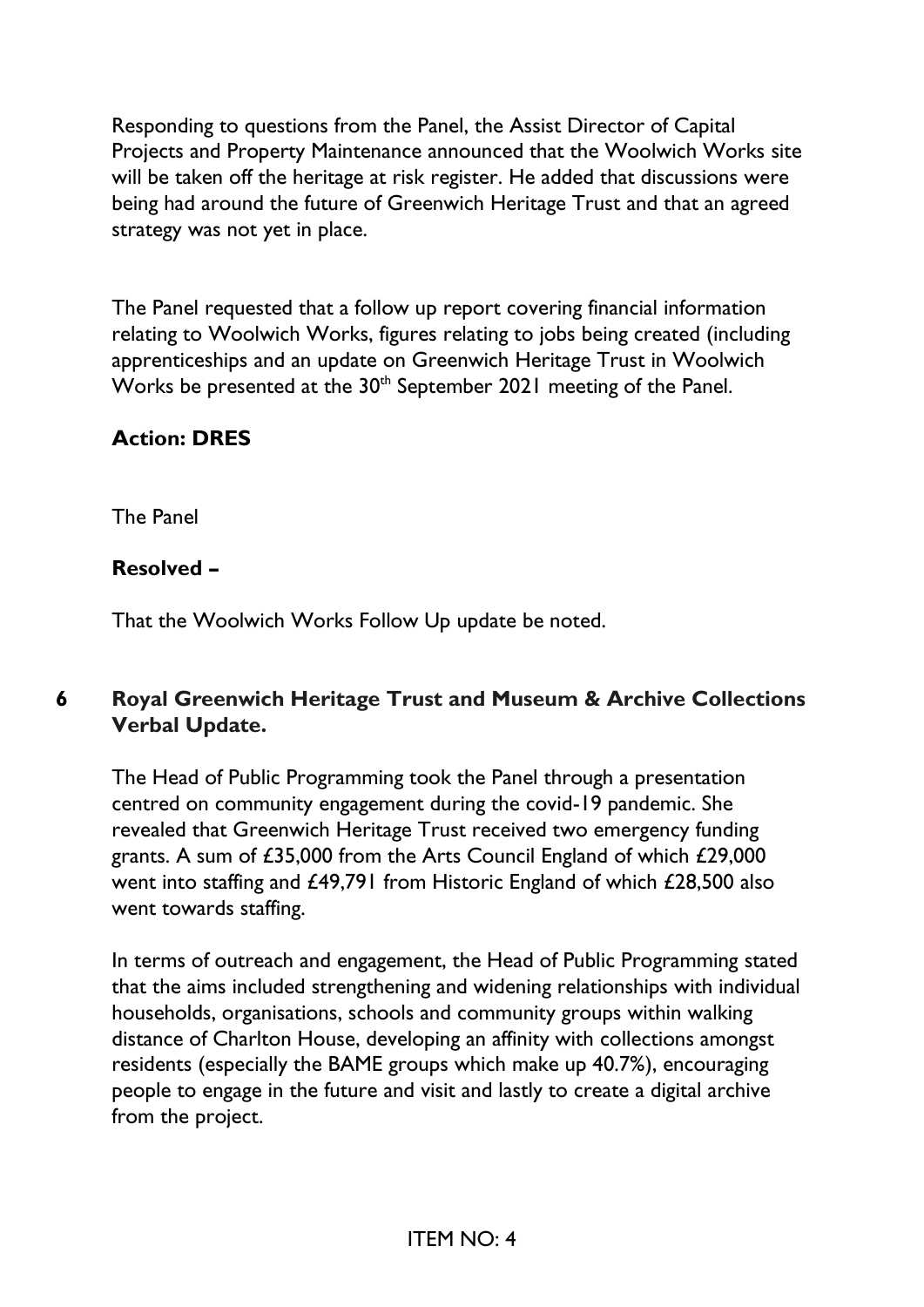The Head of Public Programming added that the exhibitions included items from the Trust's Collection and archive, were related to Charlton House and represented different wards and communities in the borough. She stated that stories of residents were also captured and presented online. She emphasised that inclusivity was considered although exhibitions were digitally based.

The Head of Public Programming gave a tour of the website and highlighted some of the features and objects on display. She stated some of the outcomes of the engagement which included developing learning resources and reengaging with schools, an online exhibition promoting the Trust to the community and an upgraded cataloguing system to manage collections and archive data.

In response to questions from the Panel, the Chief Executive Officer of Royal Greenwich Heritage Trust stated that they always consider engagement with young people but believed more could be done and added that they were happy to have conversations with other partners.

Cllr John Fahy expressed his appreciation and thanks for the contributions that the Trust has made to the borough during the pandemic.

The Panel

# **Resolved –**

That the Royal Greenwich Heritage Trust and Museum & Archive Collections Verbal Update be noted.

# **7 Economic Development Strategy Verbal Update.**

The Assistant Director of Business, Employment and Skills stated that the Economic Development Strategy fell under four key themes linked to the corporate priorities around delivering economic prosperity for all namely, prosperous people, prosperous businesses, prosperous places and prosperous communities.

The Assistant Director of Business, Employment and Skills added that the strategy was also underpinned by two cross-cutting themes specifically sustainability and digital. She stated that the immediate priorities included

### ITEM NO: 4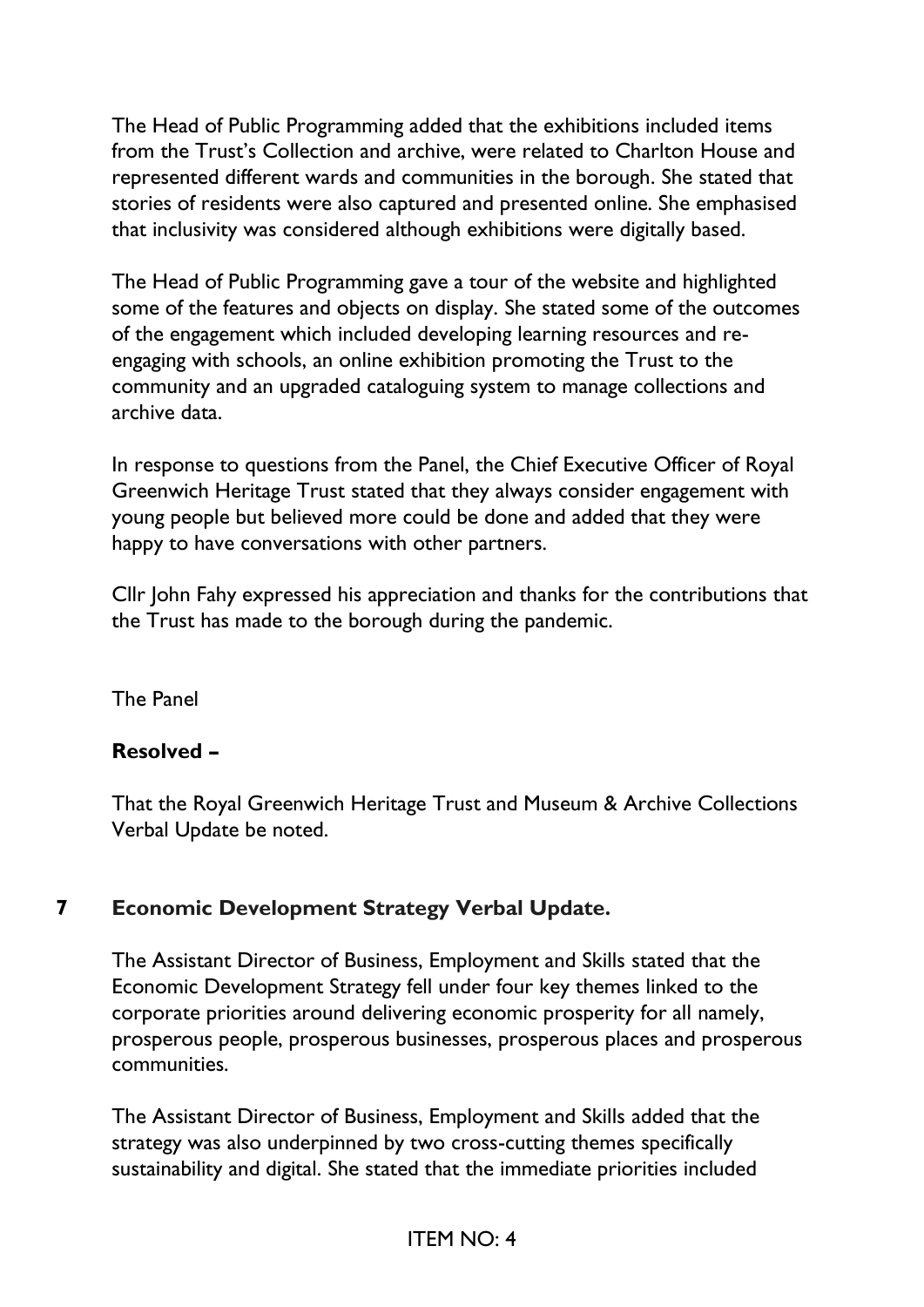supporting business survival due to the impact of the covid-19 pandemic. This support included getting grants out to businesses and protecting jobs.

The Assistant Director of Business, Employment and Skills revealed that since November 2020 the Council has paid out almost 12,000 grants totalling £35.4 million. She added that in May 2020 the Council established a new Integrated Employment Advice Support Service to support residents who had lost their jobs and those who were at risk of losing their jobs.

In response to questions from the panel, the Assistant Director of Business, Employment and Skills stated that there was a lot of work going on in the Council contributing to community wealth building and added that there is a need for a strategy and approach to help bring it together.

The Assistant Director of Business, Employment and Skills explained that jobs in all sectors were being captured under the strategy and not only "Green Jobs". She further revealed that work had been commissioned to help the retail sector in what they need to do. The Assistant Director of Business, Employment and Skills also revealed that work was being done to rebrand the Greenwich One Card.

The Cabinet Member for Business and Economic Growth acknowledged the delay of the Economic Development Strategy report and stated that there is an opportunity to tailor it for the current climate created by the pandemic.

The Panel

### **Resolved –**

That the Economic Development Strategy Verbal update be noted.

### **8 Commissioning of Future Reports.**

The Chair informed the Panel of the items coming to the 30<sup>th</sup> September 2021 meeting.

The Panel